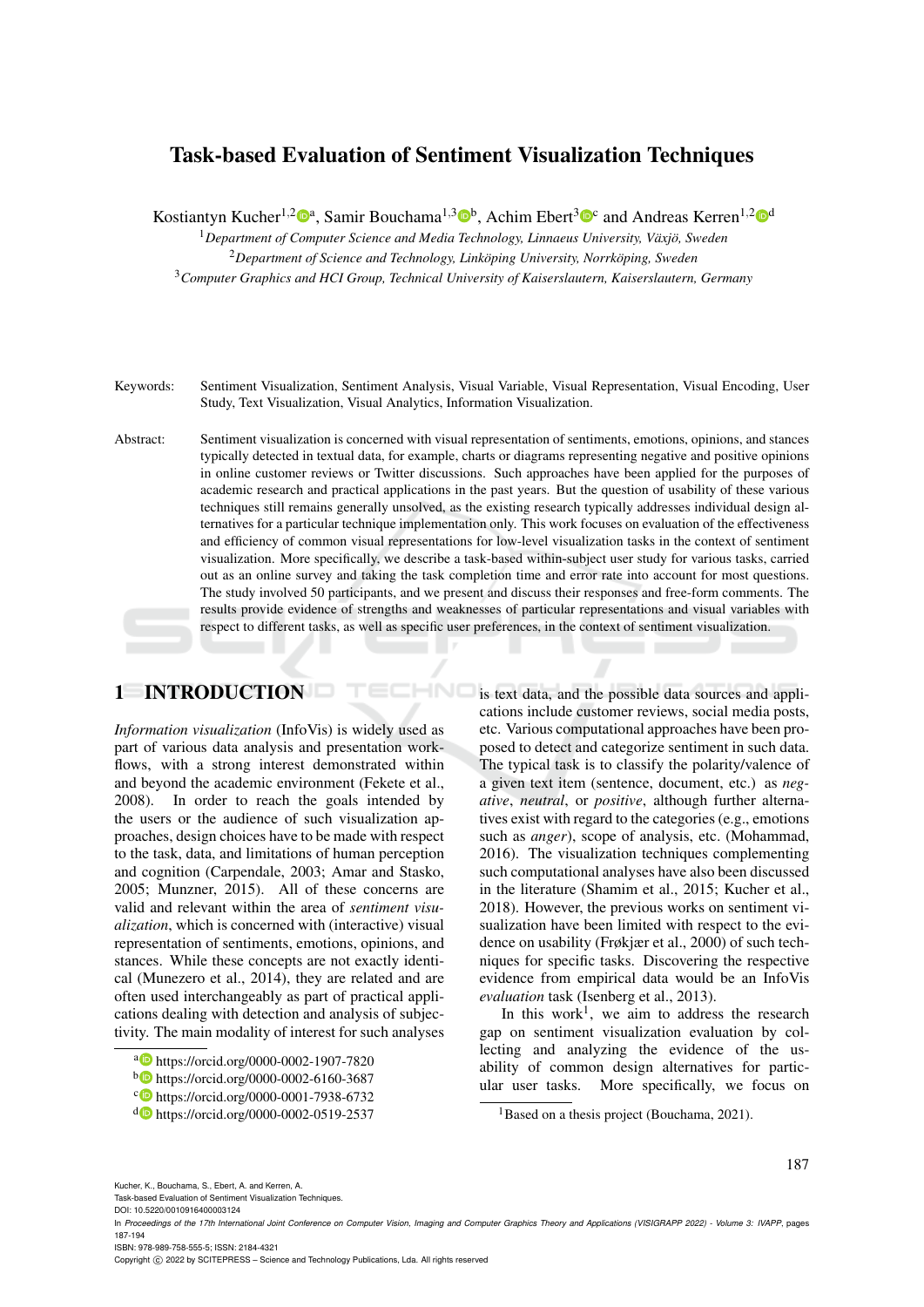the questions of effectiveness and efficiency of *visual metaphors/representations* and *visual variables/channels* for visual encoding of sentiment and emotions. These research questions are relevant to the basic choices affecting the design of visualization techniques. To answer them, we design and conduct a task-based within-subject user study involving visual representations of sentiment, while taking the error rate and task completion time into account. The study was carried out online, and the responses and free-form feedback were collected from 50 participants in May–June 2021. The findings of our work can be applied for choosing sentiment visualization strategies for communicating the results of computational and/or manual sentiment analysis methods.

# 2 RELATED WORK

In this section, we discuss the important concepts and previous works relevant to the problem of evaluating sentiment visualization.

#### 2.1 Visual Representations

The choice of particular visual representations/metaphors is dependent on the context of their usage. As Görg et al. discuss, there are multiple different visual representations available—from simple and complex over to univariate and multivariate representations, with theoretical design considerations and empirical evidence suggesting the feasibility (and usability) of particular representations for particular tasks (Görg et al., 2007). Common visual representations are, for example, bar charts, scatter plots, pie charts, line charts, etc.

Visual representations make use of low-level graphic elements (marks) and visual variables to convey the information to the user. Visual variables represent attributes of graphical marks that are easily processed by the human (Görg et al., 2007). Bertin defines the following seven visual variables: *position, form, orientation, color, texture, value*, and *size* (Bertin, 2011). These variables are distinguished perceptually without the use of cognitive steps in contrast to comparing written numbers, for instance (Görg et al., 2007). However, choosing the right visual variables depends on the underlying data that is to be visualized. Munzner discusses two important principles for using visual channels and representations: *expressiveness*, meaning that the encoding should aim to represent all the information present in the data, without misleading the user; and *effectiveness*, meaning that the importance of the data attribute

should match the saliency/noticeability of the visual channel (Munzner, 2015). These considerations will play an important role in this work.

#### 2.2 Sentiment Visualization Techniques

The existing sentiment visualization techniques have been discussed in the literature in the respective reviews and surveys (Boumaiza, 2015; Shamim et al., 2015; Kucher et al., 2018) as well as in the larger context of text visualization, visual text analytics, and social media visual analytics (Kucher and Kerren, 2015; Chen et al., 2017; Alharbi and Laramee, 2019). The prior research establishes several categorizations of such sentiment visualization techniques, which typically include the dimension of the source data domain (such as customer reviews or social media posts), the dimension of sentiment categories or quantitative values (e.g., *positive* vs *negative*, a list of basic emotions, etc.), and the choice of visual representations used by the respective technique. Common visual representations such as bar charts and line charts can be used for these purposes, but also novel metaphors (Shamim et al., 2015). Furthermore, some of the existing surveys discuss the choice of visual variables for representing the actual sentiment categories or values. Kucher et al. report that the majority of techniques in their survey use the visual variable of color for this purpose, followed by position/orientation and size/area (Kucher et al., 2018). Whether a particular combination of the visual representation and visual variable fits the user tasks associated with sentiment visualization is then the question to answer—and in order to provide the respective guidelines not only from the position of generalpurpose information visualization principles, but sentiment visualization in particular, there is a need to collect further empirical evidence, as discussed next.

#### 2.3 Evaluation of InfoVis Approaches

Evaluation is typically mentioned in visualization research as an umbrella term for various forms of validation, ranging from use cases and domain expert reviews to longitudinal case studies and controlled lab experiments (Carpendale, 2008; Lam et al., 2012; Isenberg et al., 2013; Elmqvist and Yi, 2015). In human-computer interaction (Ebert et al., 2012), "evaluation" (focusing on estimating the usability and collecting user feedback for mainly formative purposes as part of an iterative design-implementationvalidation process) is sometimes contrasted to "experiment" (typically summative purposes and a controlled environment) (Purchase, 2012).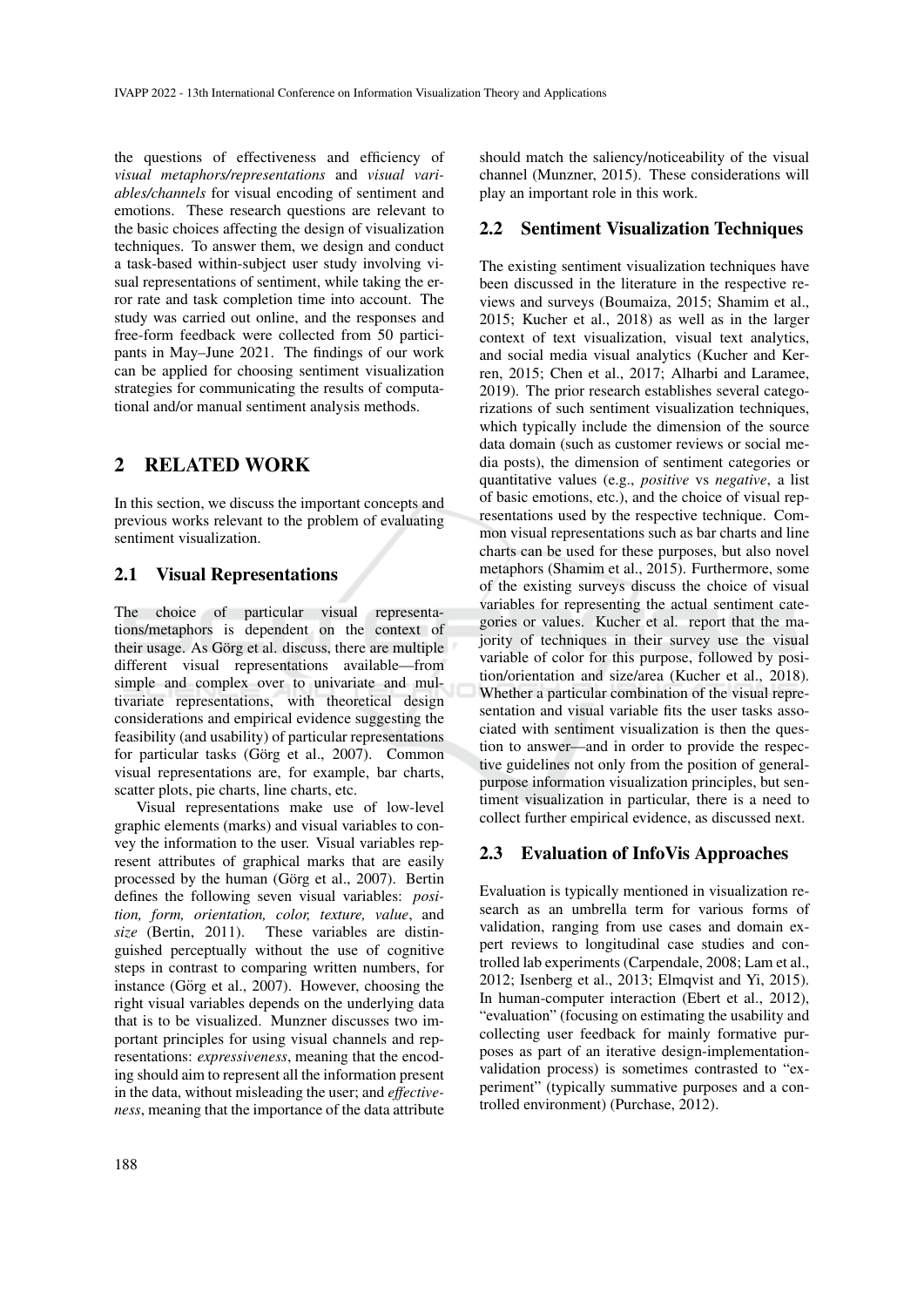Regarding examples of existing evaluations of sentiment visualization, for instance, Diakopoulos et al. discuss the feedback of the target audience (journalists) of their tool Vox Civitas focusing on the perceived effectiveness and usefulness (Diakopoulos et al., 2010). Zhao et al. complement a more openended participatory study with a crowdsourced taskbased study for their emotion visualization approach PEARL, providing empirical data on the usability of the tool for particular tasks (Zhao et al., 2014).

Prior results covering multiple techniques and representations for sentiment visualization are limited, though. The review by Boumaiza includes multiple techniques, but does not provide a systematic categorization or comparison (Boumaiza, 2015). The work by Shamim et al. reveals findings on the usability of opinion mining systems' visualizations (Shamim et al., 2015). They classify 11 techniques according to the visual metaphor, including bar charts, rose plot variations, etc. Their work compares techniques concerning different metrics such as being eyepleasing, easy-to-understand, user-friendly, etc. They conducted a questionnaire survey, and data was collected via this questionnaire and through seminars. They conclude that simple, easy-to-understand, lowdimensional visualizations are rated higher than the others. Shamim et al. rank the top five representations included in their study as follows, according to the users' preferences: bar chart, glowing bar, treemap, line graph, and pie chart. These results are interesting, but while they are based on the reported preferences, they do not provide evidence about the *usability* (Frøkjær et al., 2000) of such representations for user tasks in the context of sentiment visualization. In our study, we aim to focus on two aspects of usability: effectiveness and efficiency. As discussed by Frøkjær et al., *effectiveness* is assessed by determining accuracy and completeness with which users achieve certain goals; for instance, this could be achieved by measuring the error rate of user responses compared to the ground truth data available to the experimenter (Purchase, 2012). *Efficiency* is calculated by the relation between the accuracy and completeness with regard to the resources used to complete the task, for instance, the task completion time. These aspects are taken into account as we continue the discussion of particular user tasks for our study.

# 3 STUDY DESIGN

In this section, we describe the experimental design of our study, including the particular user tasks, visual representations, datasets, and implementation details.

#### 3.1 User Tasks and Alternatives

Our within-subject study was targeted at the general public to facilitate the generalizability of the findings and to increase the potential number of participants. This required all the tasks and visualizations to be intuitive to the average user, whose level of visualization literacy might be limited. The design of our study was inspired by the previous work on task-based evaluation of common visual representations (Saket et al., 2019), and it involved several user tasks related to sentiment visualization in our case. To visualize sentiment and emotion, we used several sentiment analysis datasets depending on the task. Based on these visualizations, we came up with different survey questions for each plot. The particular choice of the tasks was based on the work by Amar et al., who proposed a set of ten low-level analysis tasks that describe users' activities while using visualization tools to understand their data (Amar and Stasko, 2005). In our study, we focused on a subset of seven tasks relevant to sentiment visualization and common visual encodings:

- *Find Anomalies*: e.g., *Does the data look abnormal*?
- *Find Clusters*: e.g., *How many clusters can you identify in this plot?*
- *Find Correlation*: e.g., *Is there a (weak/strong) correlation between sentiment intensity and time?*
- *Compute a Derived Value*: e.g., *What is the sum of all negative and neutral sentiments in the pie chart?*
- *Find Extremum*: e.g., *What sentiment has the highest/lowest value?*
- *Filter*: e.g., *How many emotional states can you identify between time step X and Y?*
- *Retrieve Value*: e.g., *Which emotion has green color in this plot?*

To address the research questions of our work, we aimed to propose the study participants to solve these tasks while using various combinations of visual representations and visual variables. In particular, we focused on the following five standard visual representations: scatter plots, histogram charts, bar charts (besides histograms), line charts, and pie charts. Visual variables associated with representation of sentiment/emotion data were thus considered in relation to a particular encoding and data. Finally, we should mention that *interaction* was beyond our particular research questions for this study, and thus the respective tasks were designed for static visualizations only.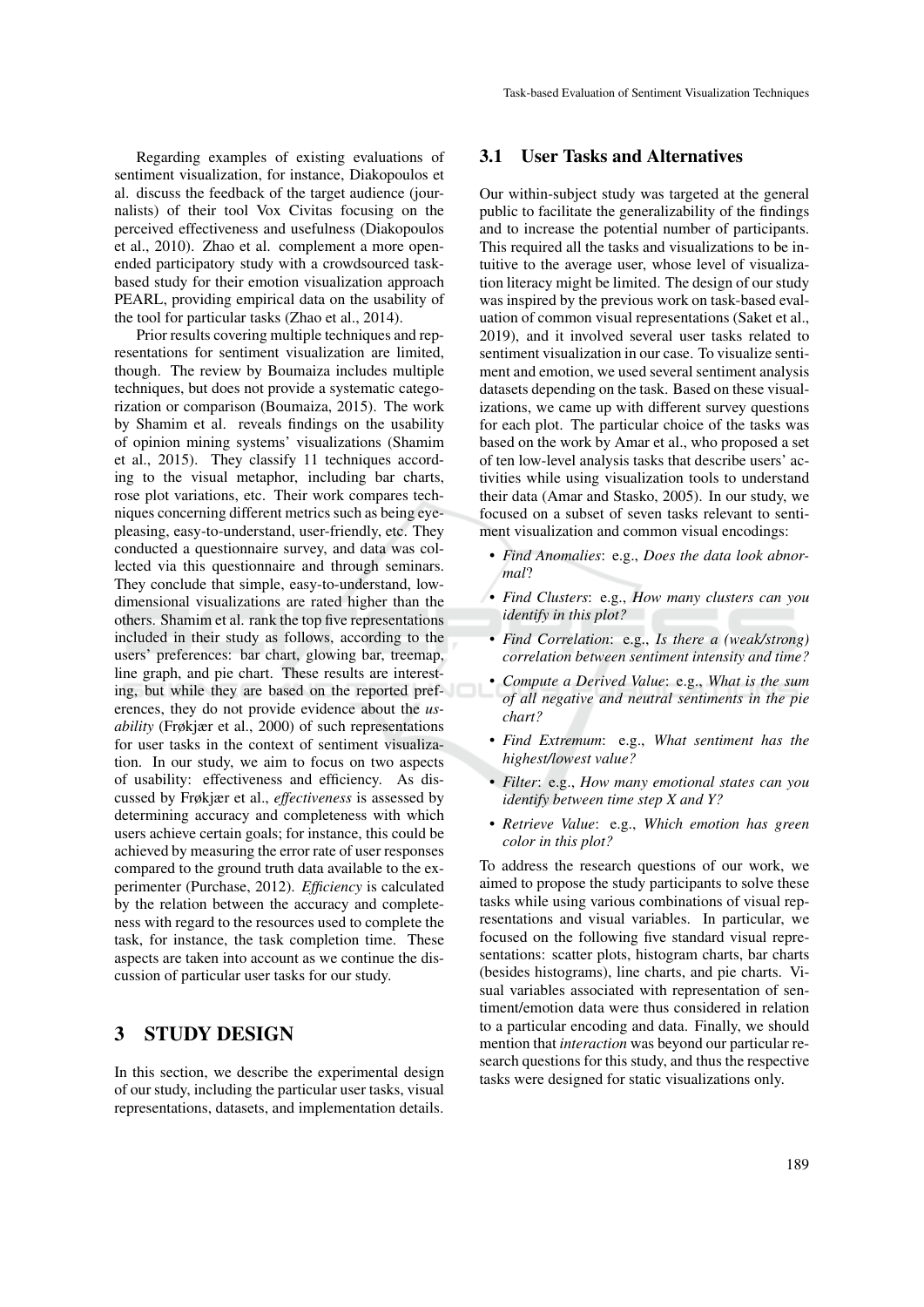Tweetcount over time



Figure 1: One of the study tasks with the question text *How many neutral tweets were posted between Apr 26 and Apr 28?* and answer options *18*, *14*, 10, and *Don't know*.



Figure 2: Responses for the demographic questions.

#### 3.2 Data and Implementation

Our study used two datasets introduced in the prior works as the basis for generating the visualizations for particular representations and tasks. The first dataset is a subset of Amazon reviews (Nibras, 2019), which includes prices, reviews, and scores for cell phone items. The second dataset is a Twitter dataset (Mohammad et al., 2018a; Mohammad et al., 2018b), which consists of three different subsets. The first subset consists of tweets with a sentiment/intensity score between 0 and 1. The second subset consists of tweets categorized by one of seven different intensity classes, from *very negative emotional state can be inferred* to *very positive emotional state can be inferred*. The last subset classifies each tweet into eleven finegrained subjectivity categories (emotions and further aspects of subjectivity): *anger, anticipation, disgust, fear, joy, love, optimism, pessimism, sadness, surprise*, and *trust*. Based on these datasets and the considerations discussed above, 26 unique plots were generated in total (see an example in Figure 1), and these were used for 28 questions (several plots were re-used for different tasks, e.g., *extremum* vs *retrieve*).

To facilitate the accessibility of this study targeted at the general public, a decision was made to implement it as an online tool, which could be used from most web browsers on most platforms. The particular visualizations were implemented in Python and exported as static figures. For most visualizations, *Plotly for Python*, *Bokeh*, and *Matplotlib* were used, and for the data handling, *pandas* was used. The online survey itself was implemented with an opensource JavaScript library *survey.js* and deployed as a *DigitalOcean* web application using *React.js*.

In order to test the feasibility of both the survey questions/tasks and the technical implementation, a pilot study was run with three invited participants with no visualization knowledge. Based on their feedback, the implementation was adjusted and technical issues were resolved. Afterwards, the online survey and the respective instruction pages were made available online for the general public and invitations were sent out through several university mailing lists. The results of the study are presented next.

# 4 STUDY RESULTS

In this section, we focus on the user participation, particular task results, and the reported feedback.

#### 4.1 Overview

The online questionnaire was run between May 12 and June 6, 2021, and the results include the responses from 50 participants. They were informed on the start page that the participation was fully voluntary and could be withdrawn at any time, while their answers and response times would be recorded for future use. Participants were able to contact one of the authors for any further information regarding the study. No personal information except for the demographic question responses was recorded, and no compensation was offered to the participants.

The initial demographic question responses are summarized in Figure 2. Next, most participants reported that they had limited (18 participants) or no (14 participants) experience with visualization; 47 participants reported no color blindness issues, while the other 3 participants reported mild issues; 35 participants took the survey on their computer or tablet, and the other 15 participants took it on their phones.

The participants were then asked to solve three warm-up questions and were warned that the answers and response times would be recorded afterwards. The responses for the next 28 single-choice questions, which were designed according to the considerations discussed in Section 3 and displayed to the participants in a shuffled order to minimize learning effects, are discussed in the following subsection.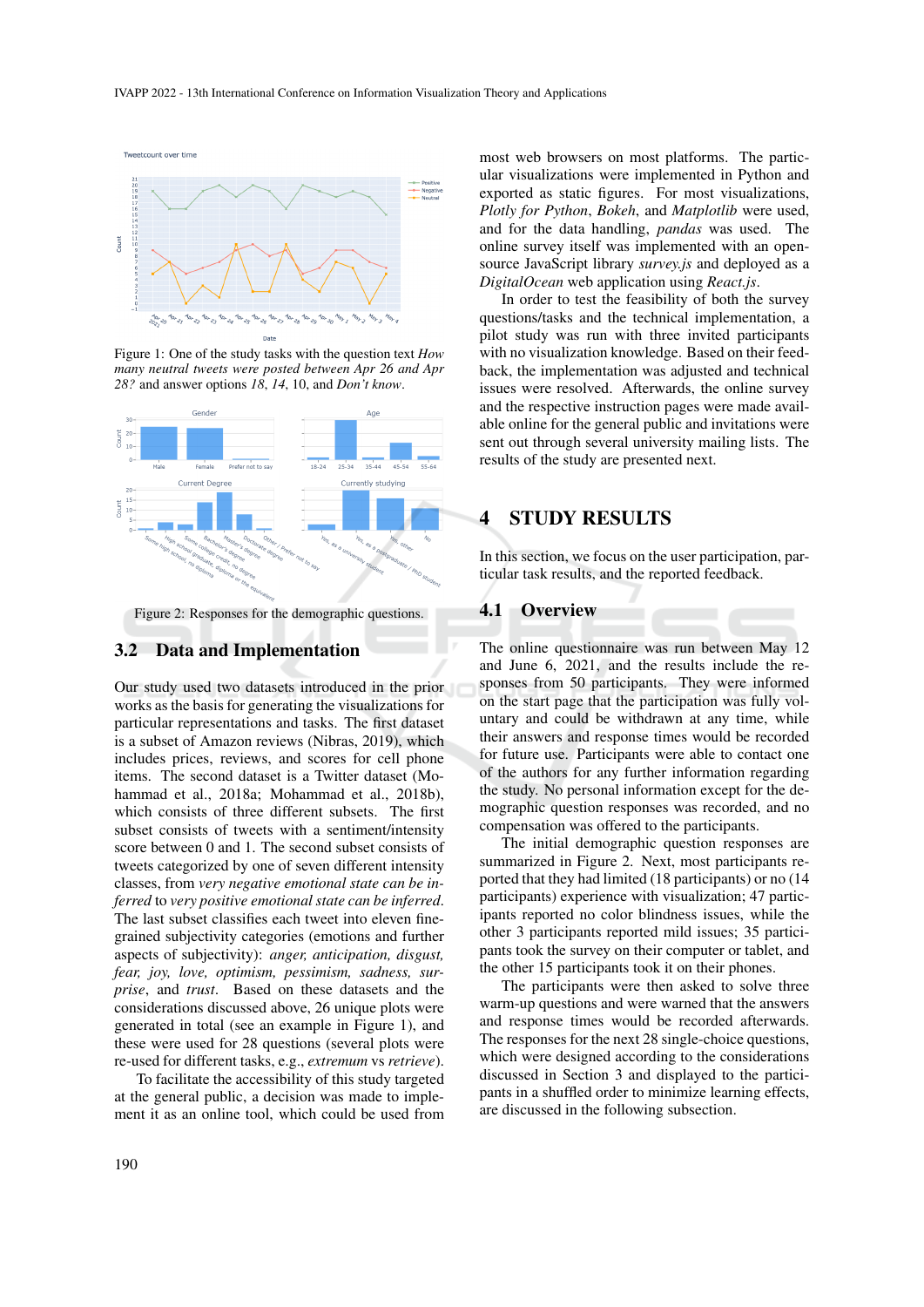

Figure 3: Average time per task vs. the average error rate per task. The task name is encoded using color and visual representation as the marker shape.



Figure 4: Different task types vs. the average error rate per task. Color encodes the representation. The horizontal lines represent the mean of the average error rates per task.

#### 4.2 User Task Results

The majority of participants answered  $\approx 90\%$  of the questions right. The average total time spent by participant is  $\approx$ 10 minutes, and the average response time is  $\approx$ 20 seconds per question. Figure 3 visualizes the distribution of the average error rate and time per task. The question with the lowest error rate (0%) is *What phone brand has the lowest average rating?* (the *extremum* task / a *bar chart*), and it also has second-lowest response time  $(\approx 12 \text{ seconds})$ .

Figure 4 focuses on different task types vs. the average error rate. There is only one outlier here: a question from the *correlation* task (*From the above graph, can you tell that there is a (weak) correlation between ratings and the number of reviews?*) with a *line chart*. This may be due to the fact that this question was rather hard to be answered by the general audience. Participants were the most effective in the following tasks, sorted from most to least effective:



Figure 5: Average response time per task with representation encoded with color. The horizontal lines represent the mean of the average response times per task.

*retrieve*, *extremum*, *filter*, *derived*, *cluster*, and *correlation*. The *anomaly detection* task is left out here because it was represented by only two questions, which might not be sufficient to estimate its effectiveness.

Figure 5 demonstrates the average response time per task. The *clustering* task has a question with the highest average response time of  $\approx$ 48 seconds. The fastest response time is observed from the *anomaly* task using a line chart ( $\approx$ 12 seconds). Without the outlier of the *cluster* task, pie charts also tend to be around the average response time of 22 seconds. Similar can be observed for histogram plots. Regarding the task results in relation to the demographic information discussed above, our data suggests that the gender of participants neither had an influence on response time nor the correctness rate. The results for the educational status and device type are mixed, too.

#### 4.3 User Preferences and Feedback

The final part of the study included several questions about the participants' confidence and preferences. 38 participants reported moderate or high confidence regarding their responses. Next, the participants were asked to rank the visual representations from easiest to hardest to work with, in their opinion<sup>2</sup>. The results for this question were somewhat heterogeneous, with 4 responses supporting the ranking of *(bar charts, histograms, line charts, pie charts)*, 3 responses for three different rankings, and 2 or 1 responses for other rankings. The next question was about the color coding used in the user tasks. 36 participants stated that some colors were easier to work with than others, 10 stated that they did not perceive a difference in efficiency,

<sup>&</sup>lt;sup>2</sup>Scatter plots were not included here as they were only used in two tasks in the study.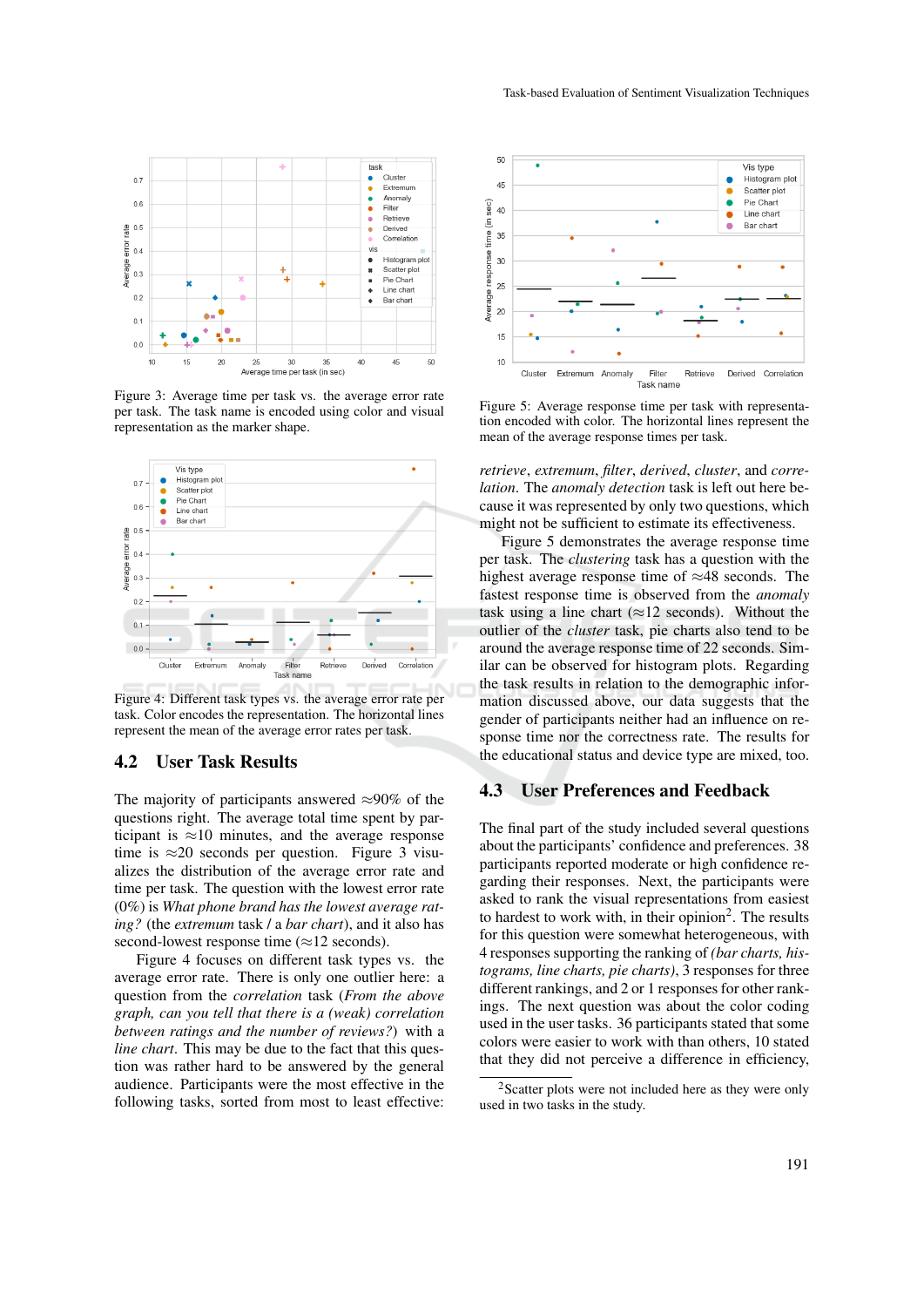and 3 stated they did not know, while one participant skipped this question. The next multi-choice question was *What color (in general) would you find best for identifying positive and negative emotions?* with several proposed combinations as well as the *Don't know* and *Other*. Here, 46 participants stated that their color preference is *Green for positive and red for negative sentiment*; 4 participants chose *white for positive and black for negative*; 4 participants stated other preferences, and two of them wrote afterwards: *"I don't care as long as it's consistent over all plots"* and *"Green for Positive, Black for Negative. Not as intuitive, but looking better on a screen."*.

As part of the final free-text remarks, we recorded the following responses, among others:

- *"Didn't understand the usage of question 41* [preferred ranking of representations, see above] *initially and didn't find a way to correct it. Correct order would be 1: Bar Chart, 2: Pie Chart, 3: Line Chart, 4: Histogram Chart. Also, a small visualization at this point would help tremendously to recap which was which. In the question about what was looking odd in the pie chart, I missed the option 'only one text was white, the others black'."*
- *"Having to look at and deal with pie charts is a cruel and unusual punishment."*
- *"In general it was a good survey. When I was using my phone for the first attempt I misclicked and wanted to go back, but there is no 'previous' button. It's very quick shift between questions, I wasn't very sure that it registered the answer I chose."*

# 5 DISCUSSION

In this section, we discuss the outcomes and limitations of our study, which might provide guidance on the design of sentiment visualization approaches and inspiration for further research on this topic.

#### 5.1 Study Outcomes

By analyzing the results from a different perspective (see Figure 6), we can note that the users were most effective with the following representations (in decreasing order): bar chart, histogram plot, pie chart, line chart, and scatter plot. However, we should note that the survey questions only included two scatter plots. Thus, the observation of the effectiveness of that particular representation might not be reliable.

By investigating Figure 5, it is clear which tasks seem to be answered with shorter response times,



Figure 6: Average error rate per question categorized by representation. The horizontal lines represent the mean of the average error rates per representation.



Figure 7: Average response time per question categorized by representation. The horizontal lines represent the mean of the average error rates per representation.

thus being more efficient than others in the context of sentiment visualization. The simpler tasks regarding the average response time in ascending order are *retrieve*, *anomaly* (note: used in two questions only), *extremum*, *derived*, *correlation*, *cluster*, and *filter*. With a similar approach, we get the most efficient representations from Figure 7 (in descending order): scatter plot (note: used in two questions only), bar chart, histogram plot, line chart, and pie chart. To get to a more fine-grained analysis of efficiency, we take a look at some specific questions. The question which took the participants the longest to answer is from the *cluster* task, *What are the three main clusters of emotional states?* using a pie chart, with an average response time of 48.6 seconds.

For the efficiency of visual variables, we observe similar patterns as with effectiveness. Users tend to identify the polarity of sentiments faster when we used green for positive and red for negative emotion. In terms of neutral polarity, we could not iden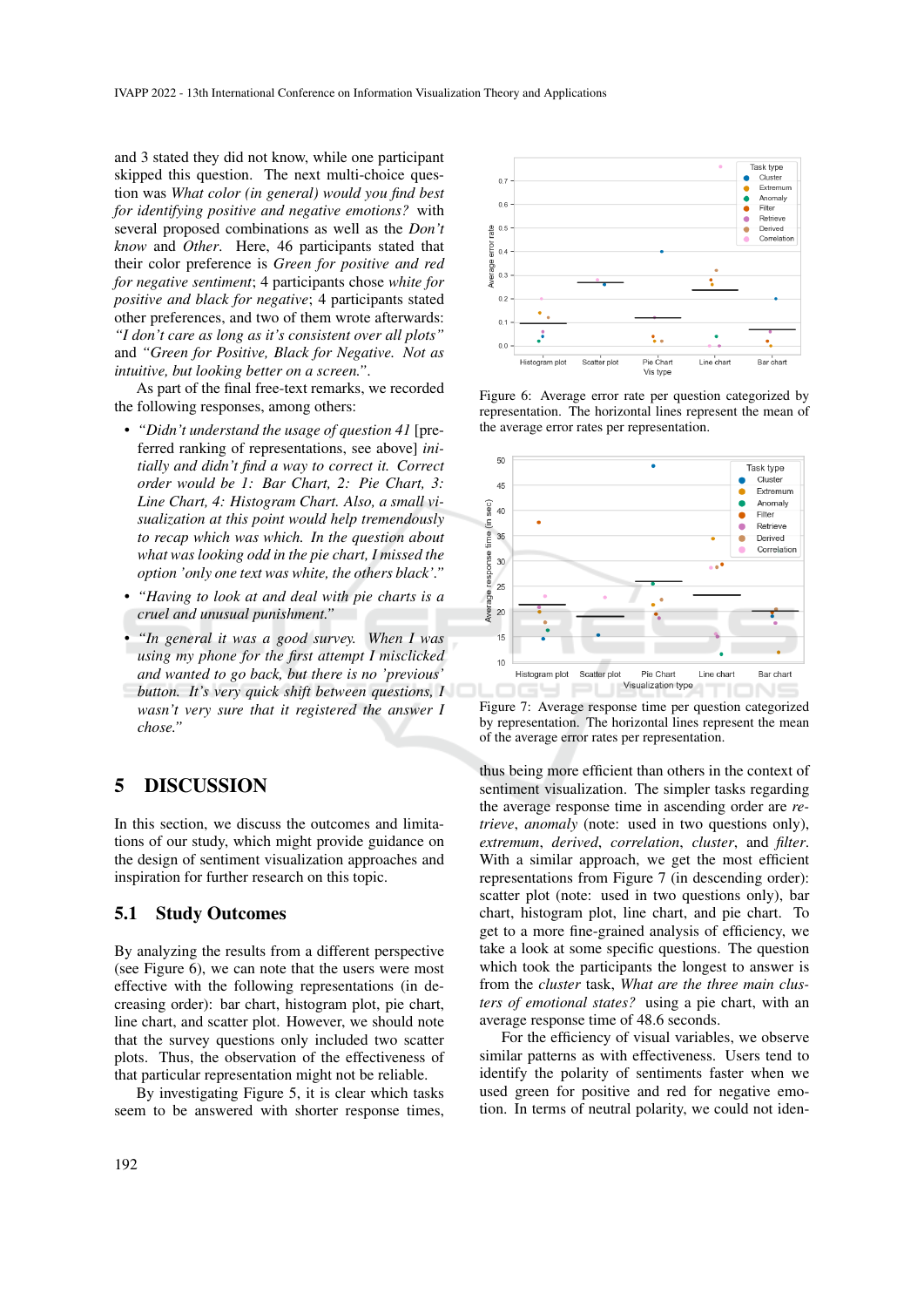tify differences in efficiency. However, many participants noticed graphs where polarity seemed to have a "wrong" color. This means that they had expected that some sentiments should have another color than the one used. As we used many different colors in our graphs, there is no clear correlation between a particular color encoding and other less/more efficient visual channels. We thus come to the following conclusion with regard to channels, ordered from most to least efficient: color, bar size, and point position.

As our survey also showed some interesting results on user satisfaction (Frøkjær et al., 2000), preferences, and free-form user feedback, we also take some short notes on these results. First of all, most of the participants stated that they were moderately or very confident in answering the questionnaire. The free-form feedback for the technical implementation and contents of the survey was overall very positive, and only a few statements were made about some confusing design choices. Regarding the preferences for particular colors, many users stated that they found it easier to work with green/red and light blue colors for positive, negative, and neutral emotions. Only a minority stated that color did not influence their performance and satisfaction. Thus, we suggest considering this color scheme for sentiments/emotions (while keeping color blindness concerns in mind).

It is also interesting to notice that the participants identified the polarity of the sentiments/emotions of *surprise* and *trust* differently. Only 11 participants regarded these two sentiments as positive, while 36 participants stated that only one of these sentiments have positive polarity and the other neutral polarity. 28 participants stated that *trust* has positive, and 12 stated that this sentiment has neutral polarity. It clearly shows that every participant defines the polarity of these categories differently.

## 5.2 Limitations and Open Challenges

There are some limitations of our work which can be taken into account for further research efforts. First of all, the implementation of the study as an online survey rather than an experiment in a controlled lab setting might have implications for the reliability and reproducibility of the results (Fekete and Freire, 2020). We aimed to mitigate some potential issues by introducing several mandatory warm-up questions before the main time-tracked part of the study. Several minor technical issues were reported, for example, several participants had issues with the ranking question interface, which might have affected the reported results on the users' preferences to some extent.

The participants in this study were asked to com-

plete tasks using static visualizations only. We encourage further research on the effectiveness and efficiency of sentiment visualization techniques while taking interactivity (Munzner, 2015) into account. The number of visual marks shown in the visualizations in this study was also limited to a rather small number, as it could require increased duration and complexity of the study. Future research should look at how the data point cardinality affects the users' performance in the context of sentiment visualization. This could involve replication of this study with larger datasets, larger numbers of unique plots and questions, but also a larger number of participants. Empirical data concerning further representations, potentially involving additional visual variables/channels and even 3D representations, would also be valuable.

Finally, we should remember the concern discussed by Isenberg et al. about the evaluation of complex visualization / visual analysis approaches, which cannot be reduced to controlled experiments focusing on individual visual representations and low-level interactions (Isenberg et al., 2013). This challenge is still open with regard to sentiment visualization problems—thus, further evaluation of such complex and feature-rich approaches and solutions that involve sentiment and emotion data visualization (with the results and guidelines highlighted in this work in mind) remains as another opportunity for future research.

# 6 CONCLUSIONS

This study investigated effectiveness and efficiency of common visual representations and variables for various user tasks in the specific context of sentiment visualization. We conducted an online taskbased within-subject user study with 50 participants from the general audience. The study involved static sentiment visualizations with several common visual representations and seven user tasks, resulting in 28 questions and further input on users' preferences and feedback. After the analysis of the results, we discussed how different visual variables and representations influence the mentioned usability measures, and we also outlined design recommendations and opportunities for further research on this topic.

## ACKNOWLEDGEMENTS

This research has been partially supported by the funding of the Center for Data Intensive Sciences and Applications (DISA) at Linnaeus University. The authors would also like to thank the study participants.